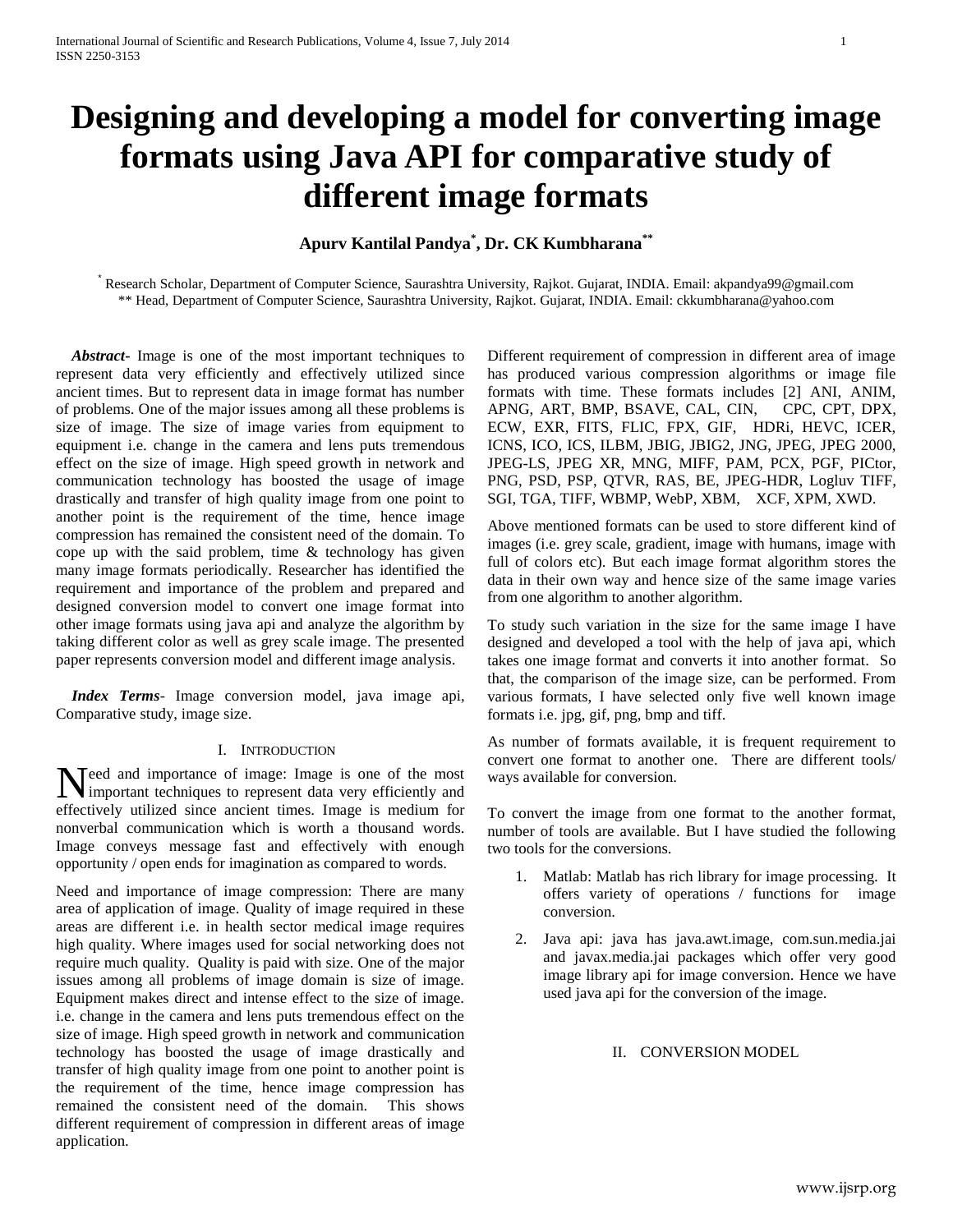#### **Fig 1 : Image conversion model**



Fig1 shows images conversion model. It takes image in any format as input in the first step. In the second step it converts the imputed image file into the binary file with the help of the java api. Then in the next step the converted binary file is stored as the different image files with the help of the functions available in the java api.

## III. SELECTION OF DIFFERENT IMAGES:

 To study the size of selected file formats, the researcher has taken different types of images i.e. (1) grey scale image (2) natural landscape (3) human being (4) Full of colors. The reason behind selecting such type of the images is only to study, relation between types of image, size of image with reference to image format.

 As the model is implemented using the Java code, the code takes any format from the selected five formats and converts it into the remaining all formats. But for the practical implementation we have taken the jpg file with the following specification:

| Width of the image  | : $400$ pixel    |
|---------------------|------------------|
| Height of the image | : 300 pixels and |
| Color model         | : 24 bits.       |

By implementing the model the comparative table for all the four selected files with its size and format is given in table  $-1$ .

## IV. COMPRISION OF DIFFERENT COLOR AND GREY SCALE IMAGES

In the table  $-1$  first column represents the type of the image second onwards all the columns represents the type of image. Each row represents the size of image for specific file format.

After studying the images outcome from the table  $-1$ , can we assumed that the size of file has direct connection with number of colors? It means a file with more colors, is bigger in size? This question leads the researchers to performs the another experiment with only grey scale images.

Image-format Jpg Gif Png Bmp Tiff Image **Size(KB)**Grey scale  $11 \t 71 \t 75 \t 351 \t 75$ 352 Natural landscape J. <sup>10</sup> <sup>26</sup> <sup>164</sup> <sup>351</sup> 352 Human being  $31 \n\begin{bmatrix} 81 \end{bmatrix} 295 \n\begin{bmatrix} 351 \end{bmatrix}$ 352 Full of colors <sup>43</sup> <sup>88</sup> <sup>341</sup> <sup>351</sup> 352 Pausi musican musican

## V. COMPRISION OF DIFFERENT GREY IMAGES

 To study the size of file formats for the grey scale images, we have taken different four grey scale images, which varies in nature (i.e text based, human, single object and multiple objects.) The experiment is performed with the same code, where the file specification is also same and the outcome is in table-2.

#### **Table 1: Image size comparison table: Color & grey scale**